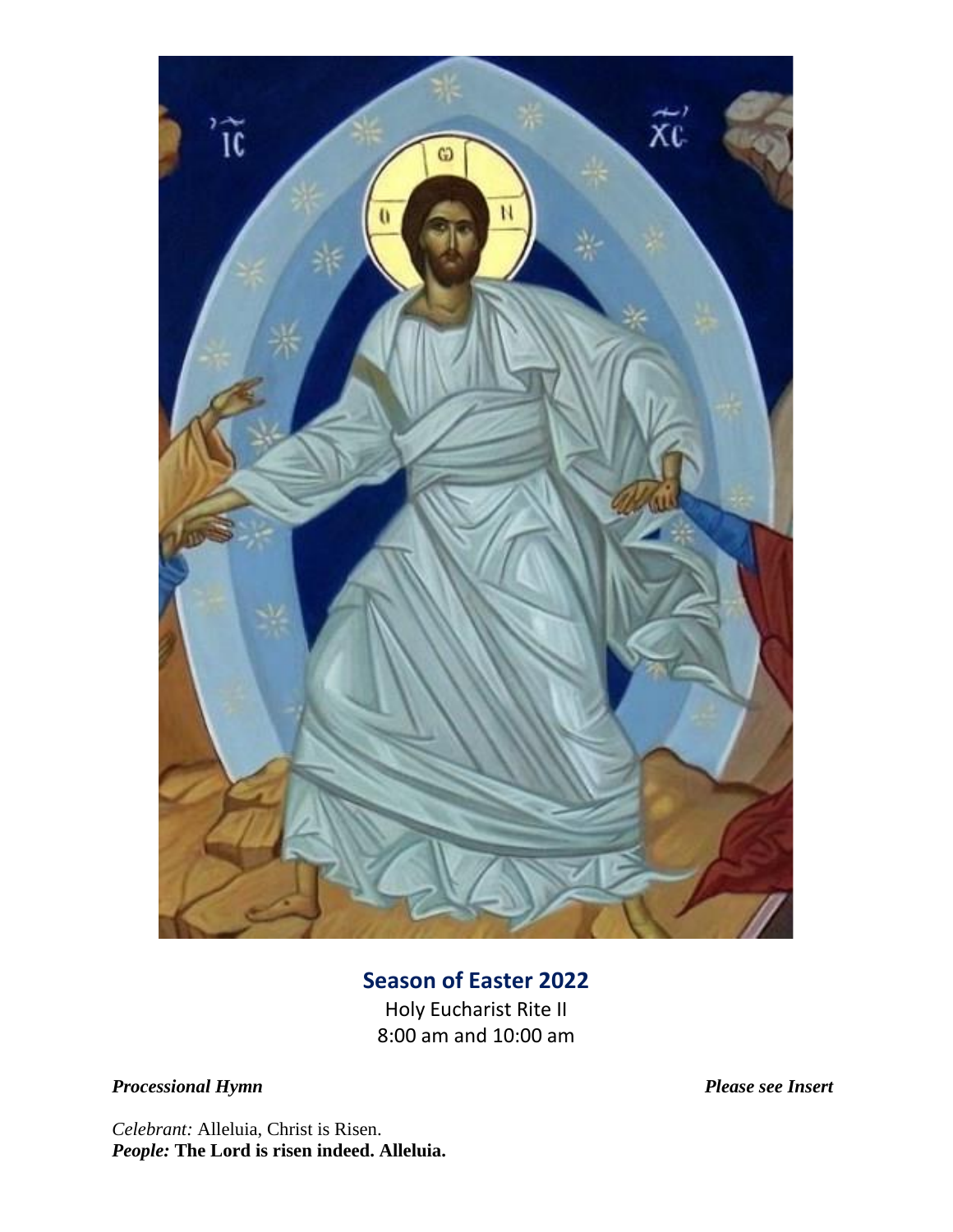*Celebrant:* Almighty God, to you all hearts are open, all desires known, and from you no secrets are hid: Cleanse the thoughts of our hearts by the inspiration of your Holy Spirit, that we may perfectly love you, and worthily magnify your holy Name; through Christ our Lord. *Amen.*

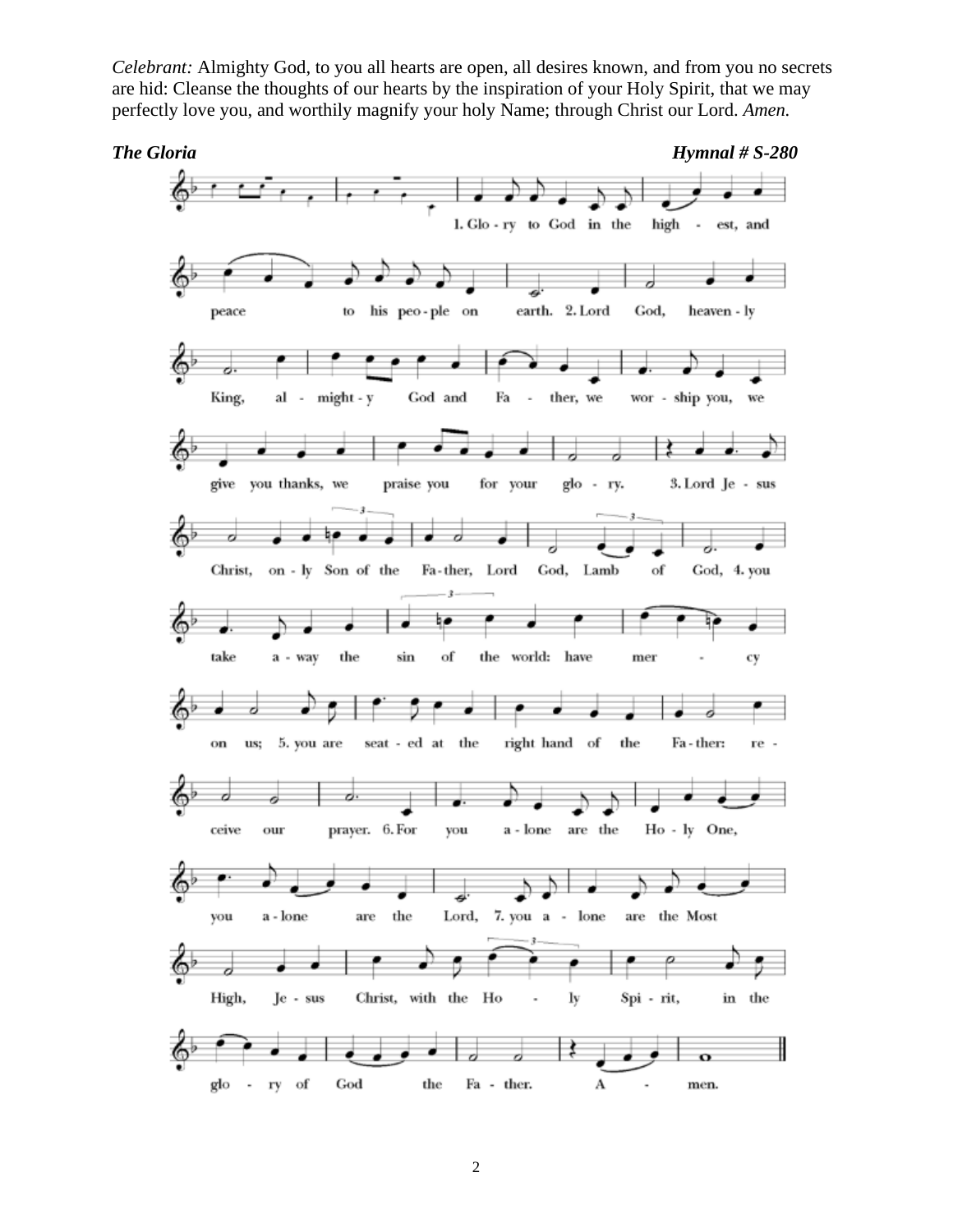*Celebrant* The Lord be with you. *People And also with you. Celebrant* Let us pray.

| <b>Collect of the Day</b>      | <b>Please see Insert</b>                                                            |                          |  |  |
|--------------------------------|-------------------------------------------------------------------------------------|--------------------------|--|--|
| <b>The Lessons</b>             |                                                                                     |                          |  |  |
| <b>First Reading (Lesson)</b>  |                                                                                     | <b>Please see Insert</b> |  |  |
| Reader<br>People               | Hear what the spirit is saying to God's people<br><b>Thanks be to God.</b>          |                          |  |  |
| <b>Psalm</b>                   |                                                                                     | <b>Please see Insert</b> |  |  |
| <b>Second Reading (Lesson)</b> |                                                                                     | <b>Please see Insert</b> |  |  |
| Reader<br>People               | Hear what the spirit is saying to God's people.<br><b>Thanks be to God.</b>         |                          |  |  |
|                                | <b>Sequence Hymn</b>                                                                |                          |  |  |
| Celebrant<br>People            | The Holy Gospel of our Lord Jesus Christ according to<br>Glory to you, Lord Christ. |                          |  |  |
| <b>The Gospel</b>              |                                                                                     | <b>Please see Insert</b> |  |  |

| People    | Praise to you, Lord Christ. |
|-----------|-----------------------------|
| Celebrant | The Gospel of the Lord.     |

# *Alleluia*



**Sermon The Rev. Rose Anne Lonsway**

**Nicene Creed BCP p. 358** 

*Presider and people:* **We believe in one God, the Father, the Almighty, maker of heaven and earth,**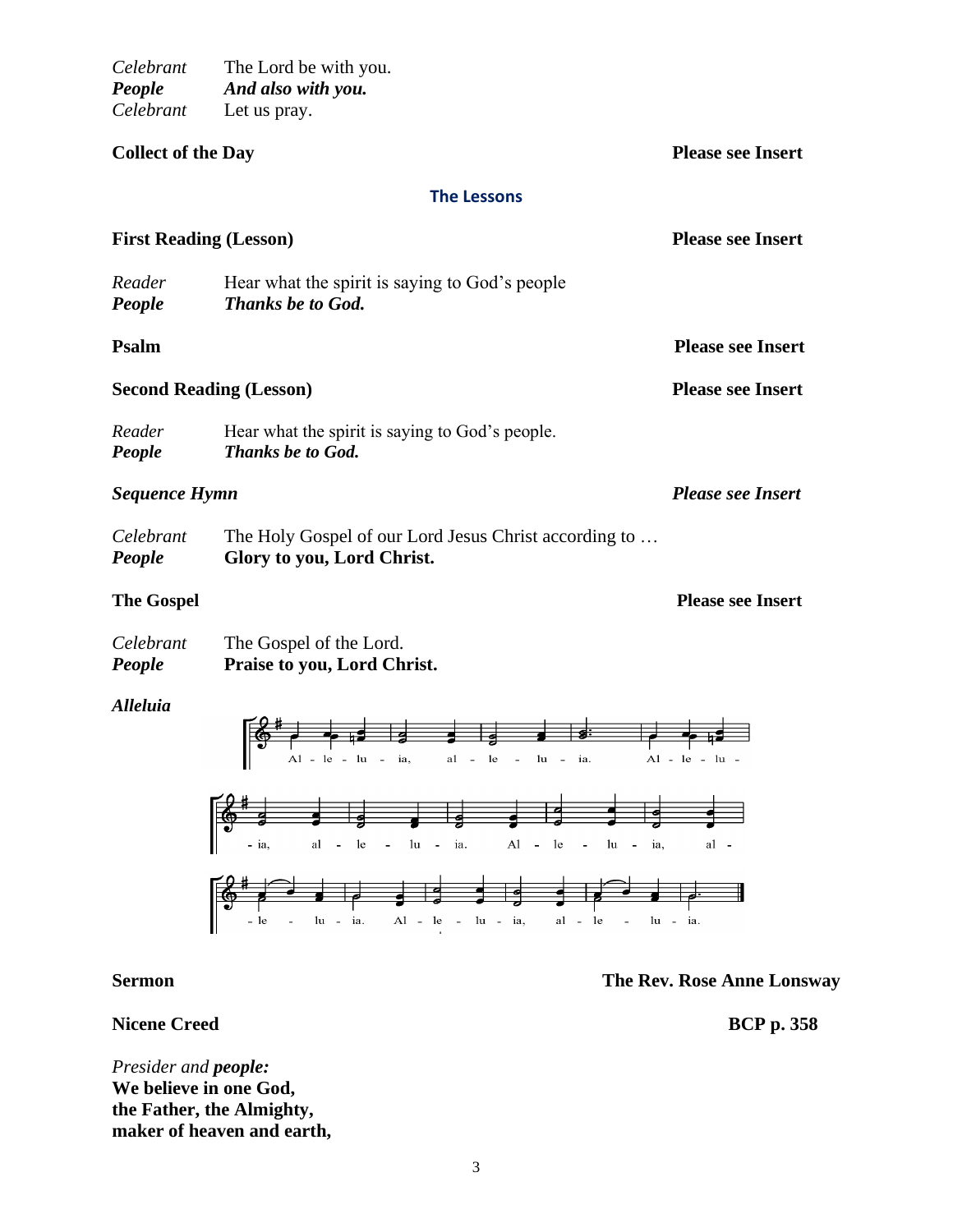**of all that is, seen and unseen. We believe in one Lord, Jesus Christ, the only Son of God, eternally begotten of the Father, God from God, Light from Light, true God from true God, begotten, not made, of one Being with the Father; through him all things were made. For us and for our salvation he came down from heaven, was incarnate of the Holy Spirit and the Virgin Mary and became truly human. For our sake he was crucified under Pontius Pilate; he suffered death and was buried. On the third day he rose again in accordance with the Scriptures; he ascended into heaven and is seated at the right hand of the Father. He will come again in glory to judge the living and the dead, and his kingdom will have no end. We believe in the Holy Spirit, the Lord, the giver of life, who proceeds from the Father, who with the Father and the Son is worshiped and glorified, who has spoken through the prophets. We believe in one holy catholic and apostolic Church. We acknowledge one baptism for the forgiveness of sins. We look for the resurrection of the dead, and the life of the world to come. Amen**

### **The Prayers of the People Please see Insert**

#### **The Peace**

*Celebrant* The peace of the Lord be always with you. *People And also with you.* 

#### **Announcements**

# **Holy Communion**

*The Celebrant says the offertory sentence* Walk in love as Christ loved us and gave himself for us, an offering and a sacrifice to God.

*Offertory Anthem Grace Notes Choir*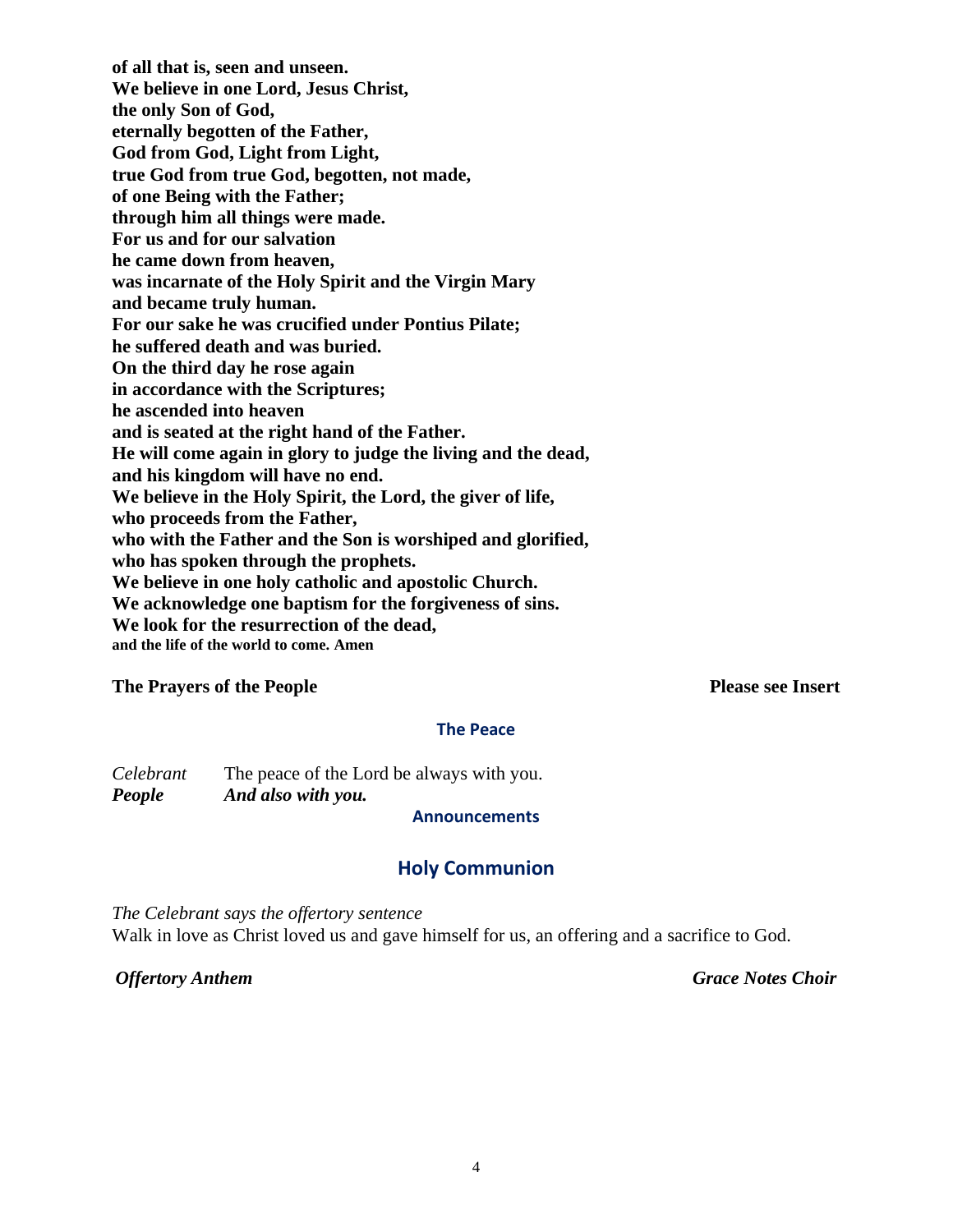

# **Eucharistic Prayer C** BCP p. 369



| Celebrant           | The Lord be with you.                                                                                                                                                                                                                                 |
|---------------------|-------------------------------------------------------------------------------------------------------------------------------------------------------------------------------------------------------------------------------------------------------|
| People              | And also with you.                                                                                                                                                                                                                                    |
| Celebrant           | Lift up your hearts.                                                                                                                                                                                                                                  |
| People              | We lift them to the Lord.                                                                                                                                                                                                                             |
| Celebrant           | Let us give thanks to the Lord our God.                                                                                                                                                                                                               |
| People              | It is right to give him thanks and praise.                                                                                                                                                                                                            |
| Celebrant<br>People | God of all power, Ruler of the Universe, you are worthy of glory and praise.<br>Glory to you for ever and ever.                                                                                                                                       |
| Celebrant:          | At your command all things came to be: the vast expanse of interstellar space,<br>galaxies, suns, the planets in their courses, and this fragile earth, our island home.                                                                              |
| People:             | By your will they were created and have their being.                                                                                                                                                                                                  |
| Celebrant:          | From the primal elements you brought forth the human race, and blessed us with<br>memory, reason, and skill. You made us the rulers of creation. But we turned<br>against you, and betrayed your trust; and we turned against one another.            |
| People:             | Have mercy, Lord, for we are sinners in your sight.                                                                                                                                                                                                   |
| Celebrant:          | Again and again, you called us to return. Through prophets and sages you<br>revealed your righteous Law. And in the fullness of time you sent your only Son,<br>born of a woman, to fulfill your Law, to open for us the way of freedom and<br>peace. |
| People:             | By his blood, he reconciled us. By his wounds, we are healed.                                                                                                                                                                                         |

# *Celebrant:*

And therefore we praise you, joining with the heavenly chorus, with prophets, apostles, and martyrs, and with all those in every generation who have looked to you in hope, to proclaim with them your glory, in their unending hymn: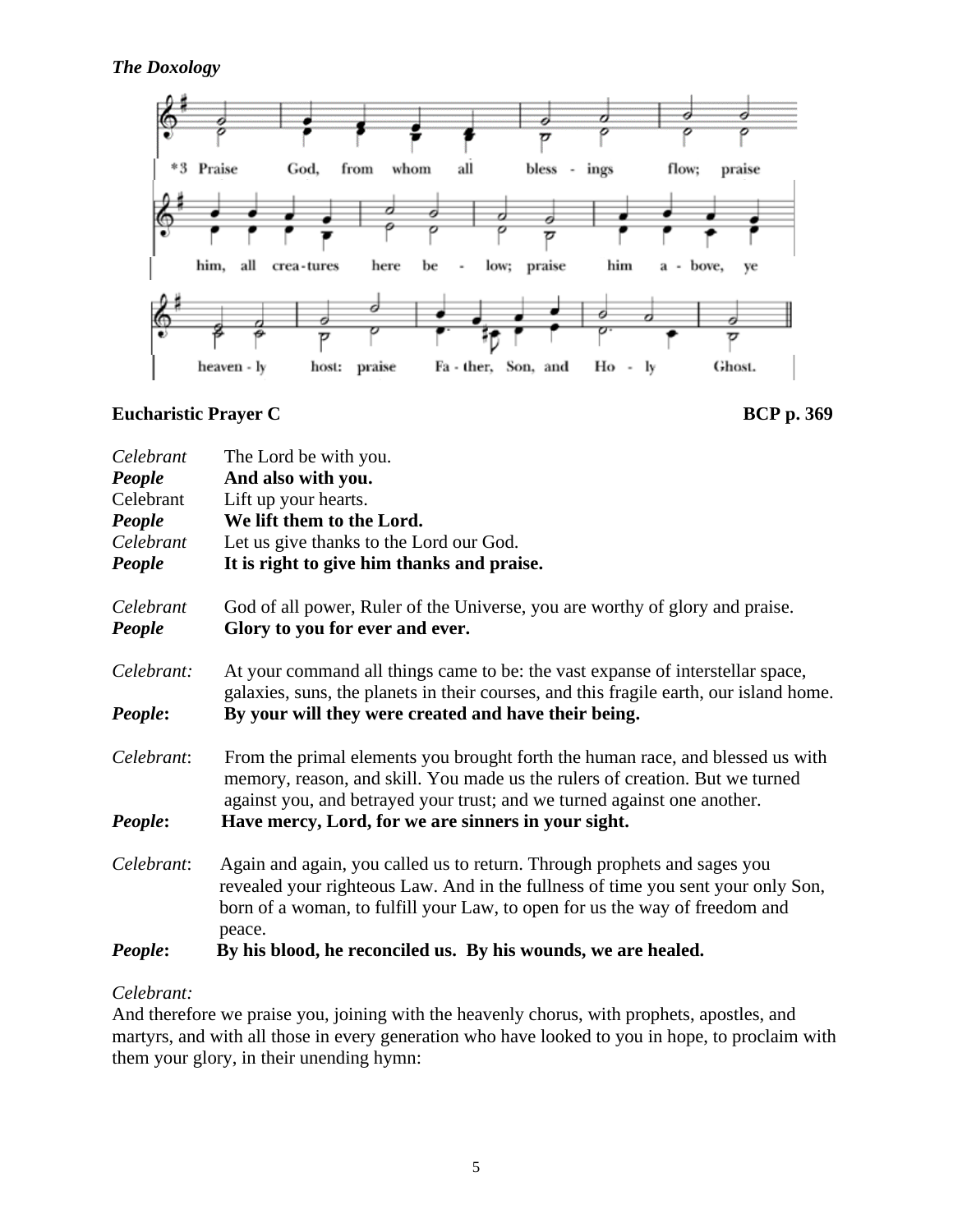

### *The Celebrant continues*

And so, Father, we who have been redeemed by him, and made a new people by water and the Spirit, now bring before you these gifts. Sanctify them by your Holy Spirit to be the Body and Blood of Jesus Christ our Lord.

On the night he was betrayed he took bread, said the blessing, broke the bread, and gave it to his friends, and said, "Take, eat: This is my Body, which is given for you. Do this for the remembrance of me."

After supper, he took the cup of wine, gave thanks, and said, "Drink this, all of you: This is my Blood of the new Covenant, which is shed for you and for many for the forgiveness of sins. Whenever you drink it, do this for the remembrance of me."

Remembering now his work of redemption, and offering to you this sacrifice of thanksgiving, *People***: We celebrate his death and resurrection, as we await the day of his coming.**

### *The celebrant continues:*

Lord God of our Fathers; God of Abraham, Isaac, and Jacob; Lord God of our Mothers; God of Sarah, Rebecca, Rachel, and Leah; God and Father of our Lord Jesus Christ: Open our eyes to see your hand at work in the world about us. Deliver us from the presumption of coming to this Table for solace only, and not for strength; for pardon only, and not for renewal. Let the grace of this Holy Communion make us one body, one spirit in Christ, that we may worthily serve the world in his name.

*People***: Risen Lord, be known to us in the breaking of the Bread.**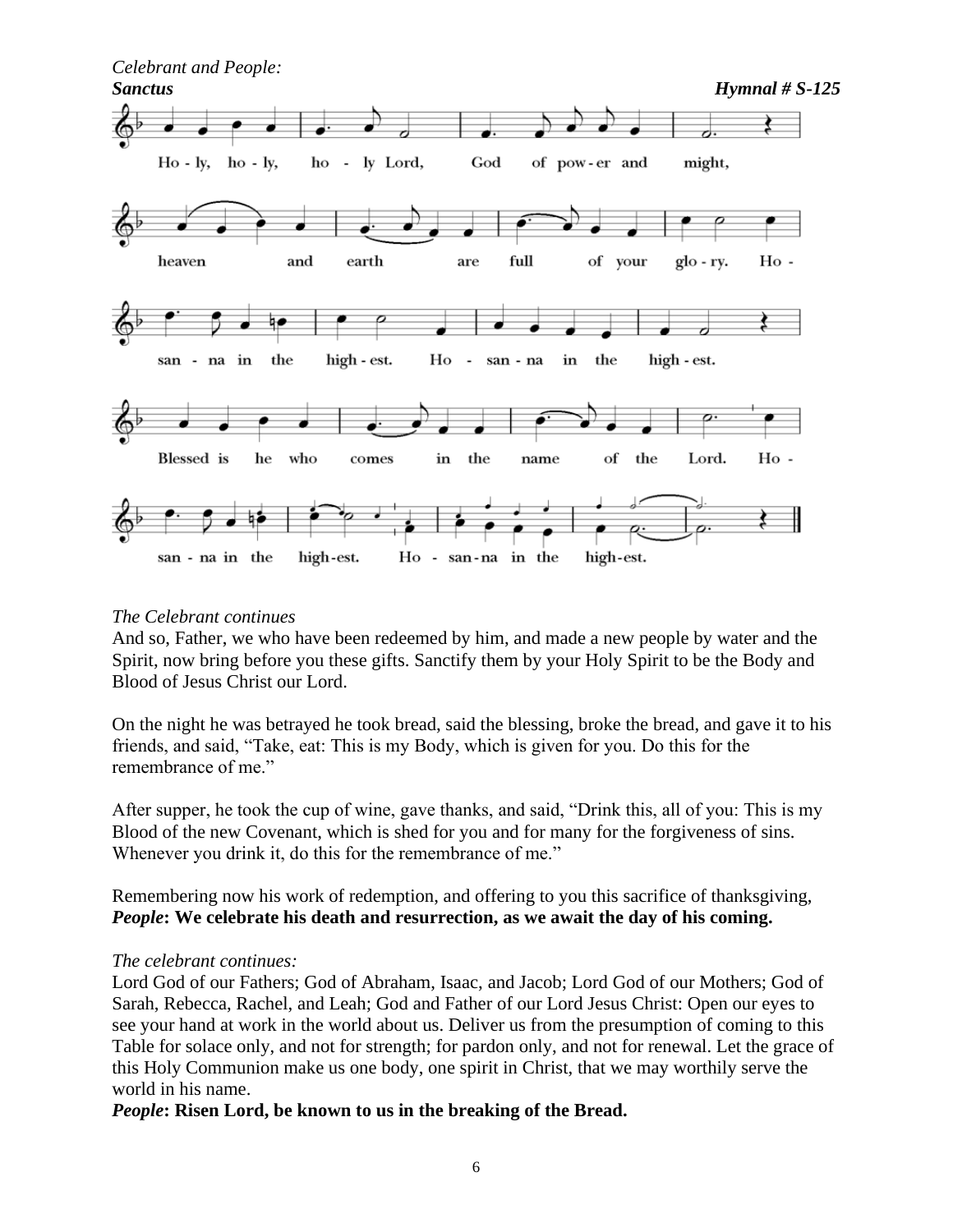#### *The Celebrant continues:*

Accept these prayers and praises, Father, through Jesus Christ our great High Priest, to whom, with you and the Holy Spirit, your Church gives honor, glory, and worship, from generation to generation.

# **The Great Amen**



### *The Celebrant continues:*

And now, as our Savior Christ has taught us, we are bold to say,

### *Celebrant and people:*

**Our Father, who art in heaven, hallowed be thy Name, thy kingdom come, thy will be done, on earth as it is in heaven. Give us this day our daily bread. And forgive us our trespasses, as we forgive those who trespass against us. And lead us not into temptation, but deliver us from evil. For thine is the kingdom, and the power, and the glory, for ever and ever. Amen.**

# **Breaking of the Bread**

*A period of silence is kept.*